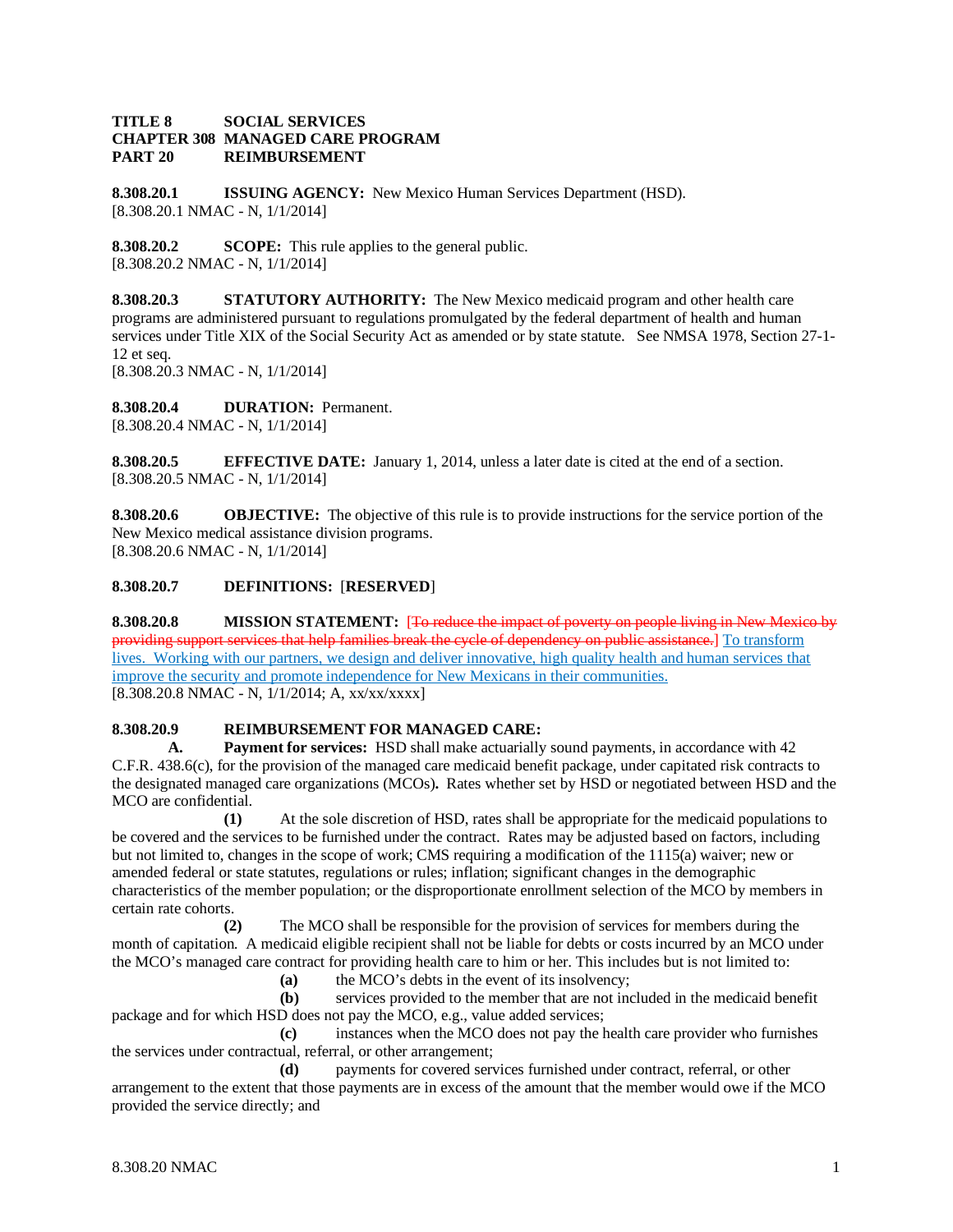**(e)** if a MCO member loses eligibility for any reason and is reinstated as eligible by HSD before the end of the month, the MCO shall accept a retroactive capitation payment for that month of eligibility and assume financial responsibility for all medically-necessary covered benefit services supplied to the member.

**(3)** Retroactive capitation payments may not be issued for a member for the same coverage month in which fee-for-service claims have already been paid by HSD except in special situations determined by HSD.

**B. Capitation disbursement requirements:** HSD shall pay a capitated amount to the MCO for the provision of the managed care benefit package at specified rates. The monthly rate is based on actuarially sound capitation rate cells. The MCO shall accept the capitation rate paid each month by HSD as payment in full for all services including all administrative costs associated therewith, including gross receipts tax payable to the provider. The MCO is at risk of incurring losses if the cost of providing the managed care medicaid benefit package exceeds its capitation payment. HSD shall not provide retroactive payment adjustments to the MCO to reflect the actual cost of services furnished by the MCO.

**C. Capitation recoupments:** HSD shall have the discretion to recoup capitations or payments as provided for in its contract with the MCO.

> **(1)** Instances when HSD shall recoup payments for members include, but are not limited to: **(a)** member incorrectly enrolled with more than one MCO;

**(b)** member who dies prior to the enrollment month for which payment was made;

**(c)** member who HSD later determines was not eligible for medicaid during the enrollment month, including retroactive months for which payment was made.

**(2)** HSD acknowledges and agrees that in the event of any recoupment pursuant to this rule, the MCO shall have the right to recoup from a provider or another person to whom the MCO has made payment during this period of time; however, may not recoup payments for any value added services provided. Recouped payments to a provider is subject to the time periods governed by the MCO provider agreement.

**(3)** Any duplicate payment identified by either the MCO or HSD shall be recouped upon identification.

**(4)** The MCO has the right to dispute any recoupment action in accordance with contractual provisions.

**D. Patient liability:** HSD monthly capitation payments will be net of patient liability. The capitation payments are developed on "gross" cost and will be reduced by the amount of average patient member responsibility each month. The MCO shall delegate the collection of patient member liability to the nursing facility or community-based residential alternative facility and shall pay the facility net of the applicable patient member liability amount. The MCO shall submit patient member liability information associated with claim payments in their encounter data submissions.

**E. Payment time frames:** A clean claim shall be paid by the MCO to contracted and non-contracted providers according to the following timeframe: a) [90] ninety percent within 30 calendar days of the date of receipt and b) [99] ninety-nine percent within 90 calendar days of the date of receipt, as required by federal guidelines in the code of federal regulations Section 42 CFR 447.45. The date of receipt is the date the MCO first receives the claim either manually or electronically. The MCO is required to date stamp all claims on the date of receipt. The date of payment is the date of the check or other form of payment. An exception to this requirement may be made if the MCO and its providers by mutual agreement establish an alternative payment schedule. However, any such alternative payment schedule shall first be incorporated into the contract between HSD and the MCO. The MCO shall be financially responsible for paying all claims for all covered, emergency and post-stabilization services that are furnished by non-contracted providers, at no more than the medicaid fee-for-service rate, including medically or clinically necessary testing to determine if a physical or behavioral health emergency exists.

**(1)** The MCO shall pay a contracted and non-contracted provider interest on the MCO's liability at the rate of one and one-half percent per month on the amount of a clean claim (based upon the current medicaid fee schedule) submitted by the participating provider and not paid within 30 calendar days of the date of receipt of an electronic claim and 45 calendar days of receipt of a paper claim. Interest shall accrue from the 31st calendar day for electronic claims and from the 46th calendar day for manual claims. The MCO shall be required to report the number of claims and the amount of interest paid, on a timeframe determined by HSD/MAD.

**(2)** No contract between the MCO and a participating provider shall include a clause that has the effect of relieving either party of liability for its actions or inactions.

or